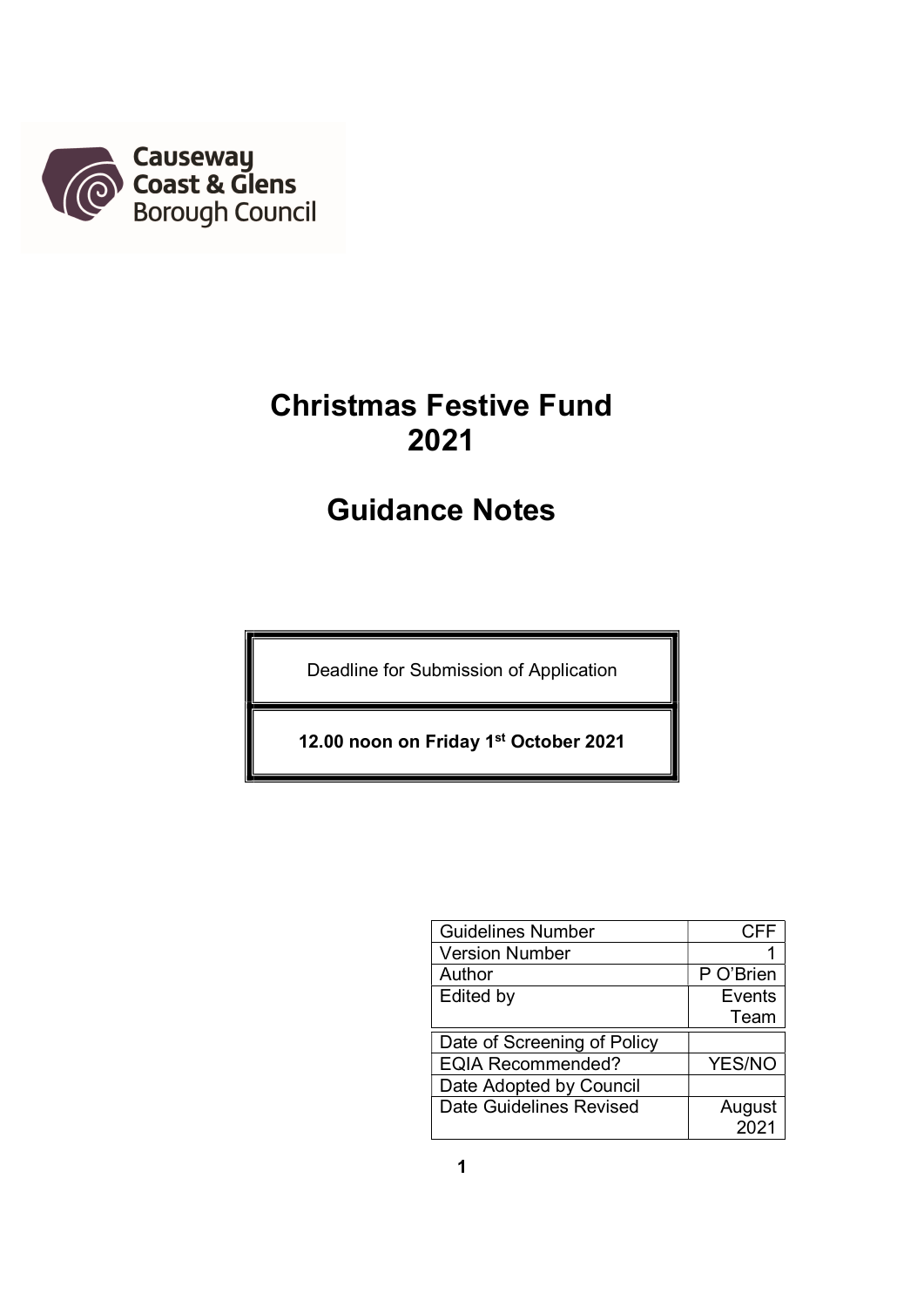# **Contents**

#### 1.0 Introduction

- 1.1 Purpose of Grant Programme
- 1.2 Government Guidance (Covid-19)
- 1.3 Levels of grant award
- 1.4 General Principles
- 1.5 Who can apply?
- 1.6 What can be funded?
- 1.7 What cannot be funded?
- 1.8 Exclusions

#### 2.0 How to answer the questions

#### 3.0 How we assess and score your application

- 3.1 Eligibility assessment
- 3.2 What if an application is not eligible?
- 3.3 Assessment and Scoring
- 3.4 How decisions are made
- 3.5 What happens if an application is successful?
- 3.6 What happens if an application is unsuccessful?
- 3.7 Government Funding Database
- 3.8 Late applications
- 3.9 Use of Council Land

# Appendix 1 Legislative Requirements

General Data Protection Regulations Freedom of Information Act Section 75 of the Northern Ireland Act 1998

#### Appendix 2 Covid-19

#### Appendix 3 Risk Assessment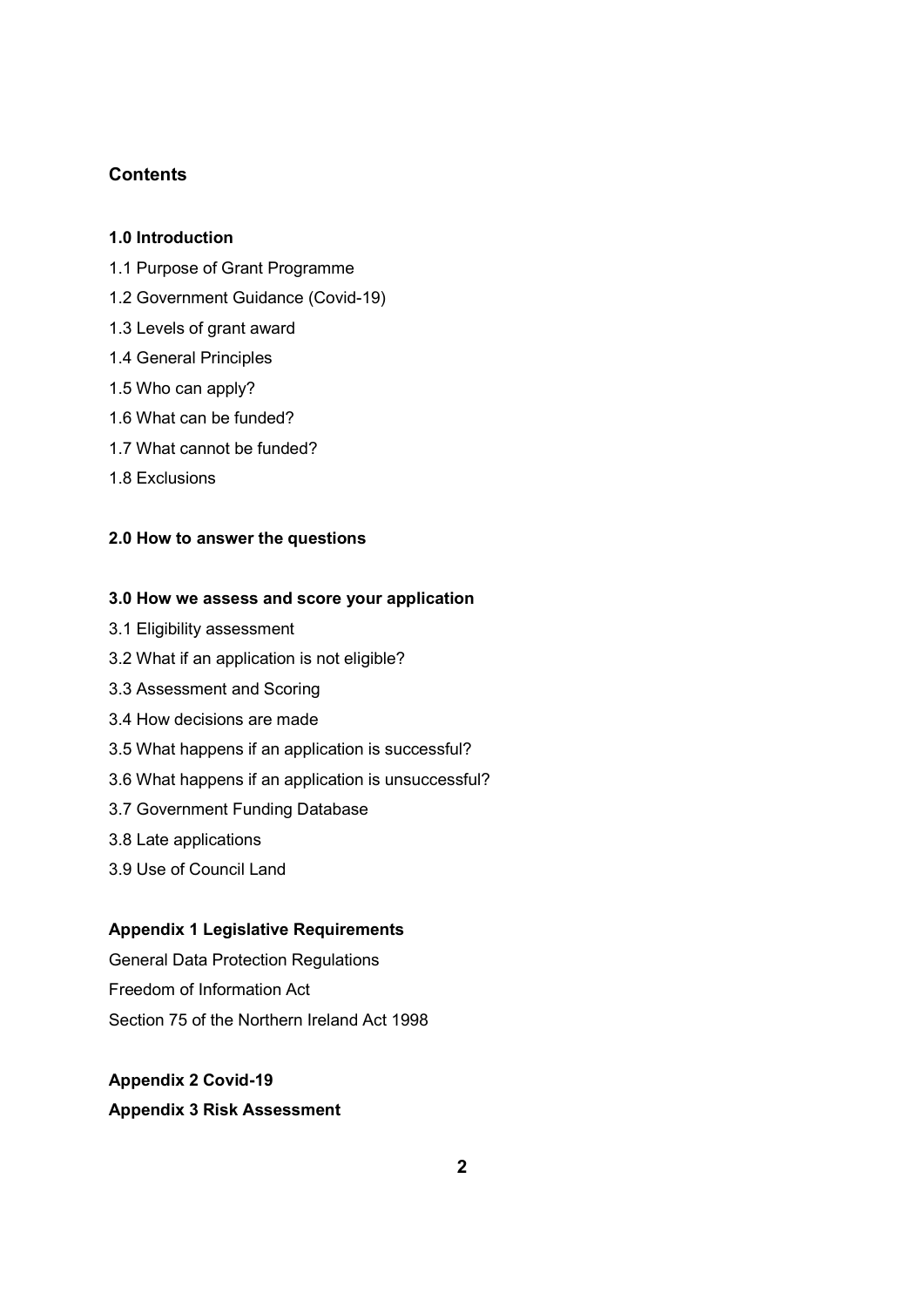## 1.0 Introduction

All applications must be adjustable to changing social distancing regulations. Council Officials are here to support you with event queries in relation to your application, particularly in respect of Covid-19 and the associated Risk Assessment. At the current time a Risk Assessment must only be completed if your event involves the physical gathering of 30 or more persons. However, this is subject to change, for up-to-date information please refer to section 1.2 of this document for links to relevant websites.

You may find it helpful to discuss your event proposal with one of the following officers within the Tourism Events Team before submission:

Cherri Sutherland 07925890809 cherri.sutherland@causewaycoastandglens.gov.uk Tracey Freeman 07712235746 tracey.freeman@causewaycoastandglens.gov.uk

Or if you require assistance in the completion of the application form you may find it helpful to speak to a member of the Funding Unit:

ChristopherDunne07709116838 christopher.dunne@causewaycoastandglens.gov.uk

# 1.1 Purpose of Grant Programme

The Christmas Festive Fund will support Community Associations from the smaller towns, villages and hamlets to help celebrate Christmas while complying with government restrictions on events. Due to a limited funding pot only ONE community group per settlement will be successful.

Projects/events must take place between 26th November and 18th December 2021. Activities must be cross community and open for all residents offering an opportunity for all within the locality to participate.

## 1.2 Government Guidance (Covid-19)

Please note responsibility remains with you, the applicant, to ensure that all event activities are permitted and comply with current and any future changes in Northern Ireland regulations, as set out in the Government's Coronavirus guidance specific to events and mass gatherings at the time of event planning/delivery.

Council reserves the right not to award funding or to withdraw funding if it is deemed that either during the course of planning and/or at the point of the event delivery date the event is contravening the latest Northern Ireland Covid-19 guidance on events and mass gatherings.

At the time of the publication of this Festive Fund Guidance, the relevant NI legislation was applied, however the latest Coronavirus Regulations set out by the Department of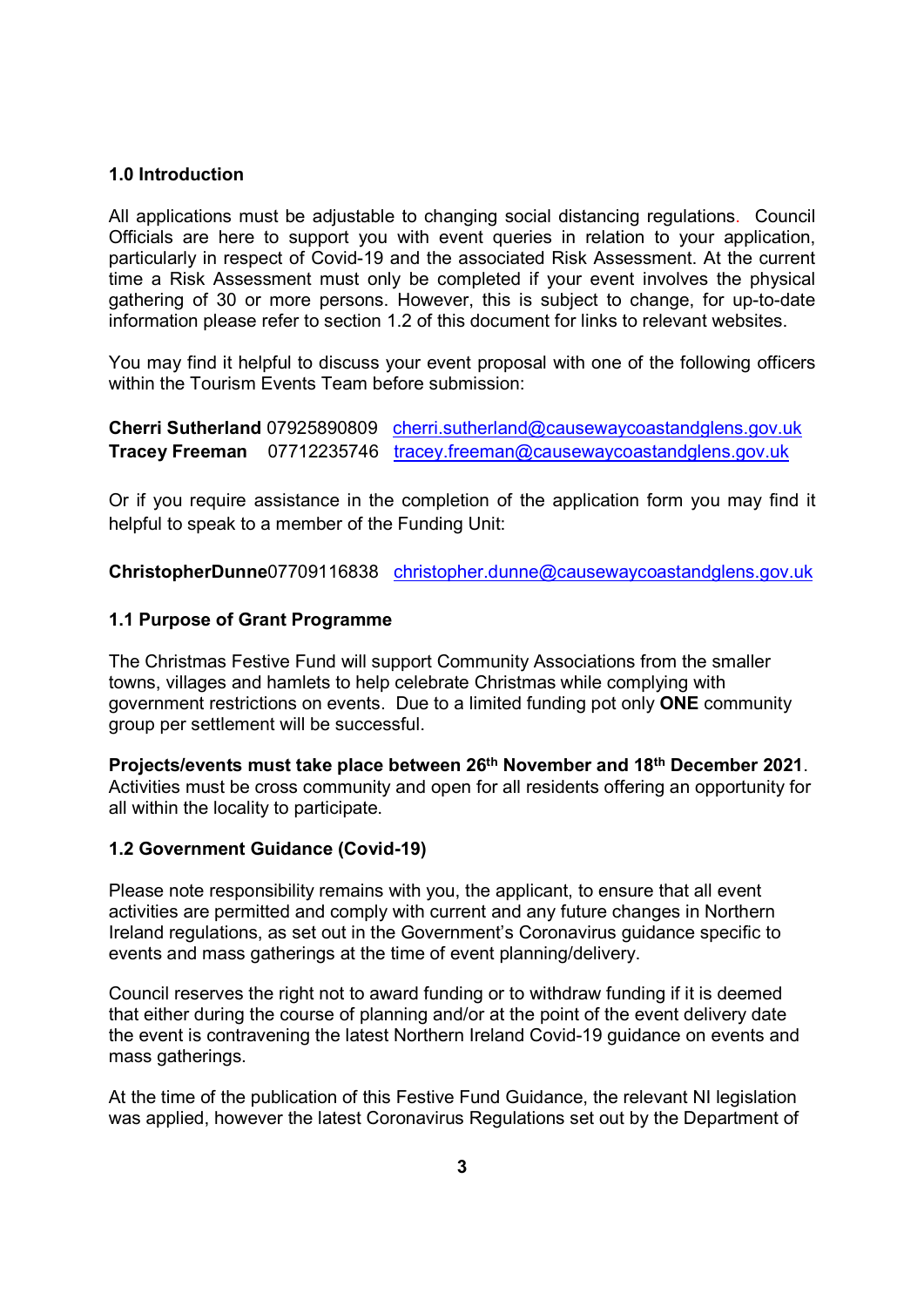Health should be reviewed to ensure Health and Safety compliance and full up-to-date Government Guidelines:

https://www.health-ni.gov.uk/publications/guidance-accompany-health-protectioncoronavirus-restrictions-regulations-northern-ireland-2021 and https://www.nidirect.gov.uk/articles/coronavirus-covid-19-regulations-guidance-whatrestrictions-mean-you

Please remember this guidance is subject to change at any time. Both Council and event organisers must react accordingly to ensure compliance with any associated changes.

# 1.3 Levels of Grant Award

| <b>Christmas Festive Fund</b>                                                                                                                                                                                                                                                                                             | <b>Maximum Grant</b><br>Amount |
|---------------------------------------------------------------------------------------------------------------------------------------------------------------------------------------------------------------------------------------------------------------------------------------------------------------------------|--------------------------------|
| Applications for a range of costs relating to festive Up to £250<br>entertainment can be supported. Priority will be given to<br>projects that promote wide community involvement for<br>events celebrating this festive period which are safe and<br>within the current Covid19 restrictions and Government<br>Guidance. |                                |

Post event the applicant will be required to complete the Council's monitoring and evaluation form, and to provide information detailed, in order to demonstrate how the organisation met the criteria detailed in their application form. The following information will be required:

- Number of attendees.
- A minimum of 2 photographs taken during the event/activity that we are able to use in the Council's publicity.
- Publicity material used to advertise your event
- Evidence of social media exposure

Please Note: Groups will have to provide all evidence requested once the project expenditure is complete. This will include receipts, invoices, bank statements, or any other documentation deemed necessary. If requested documentation is not supplied then payment cannot be made. Please do not apply for funding if you cannot supply these items.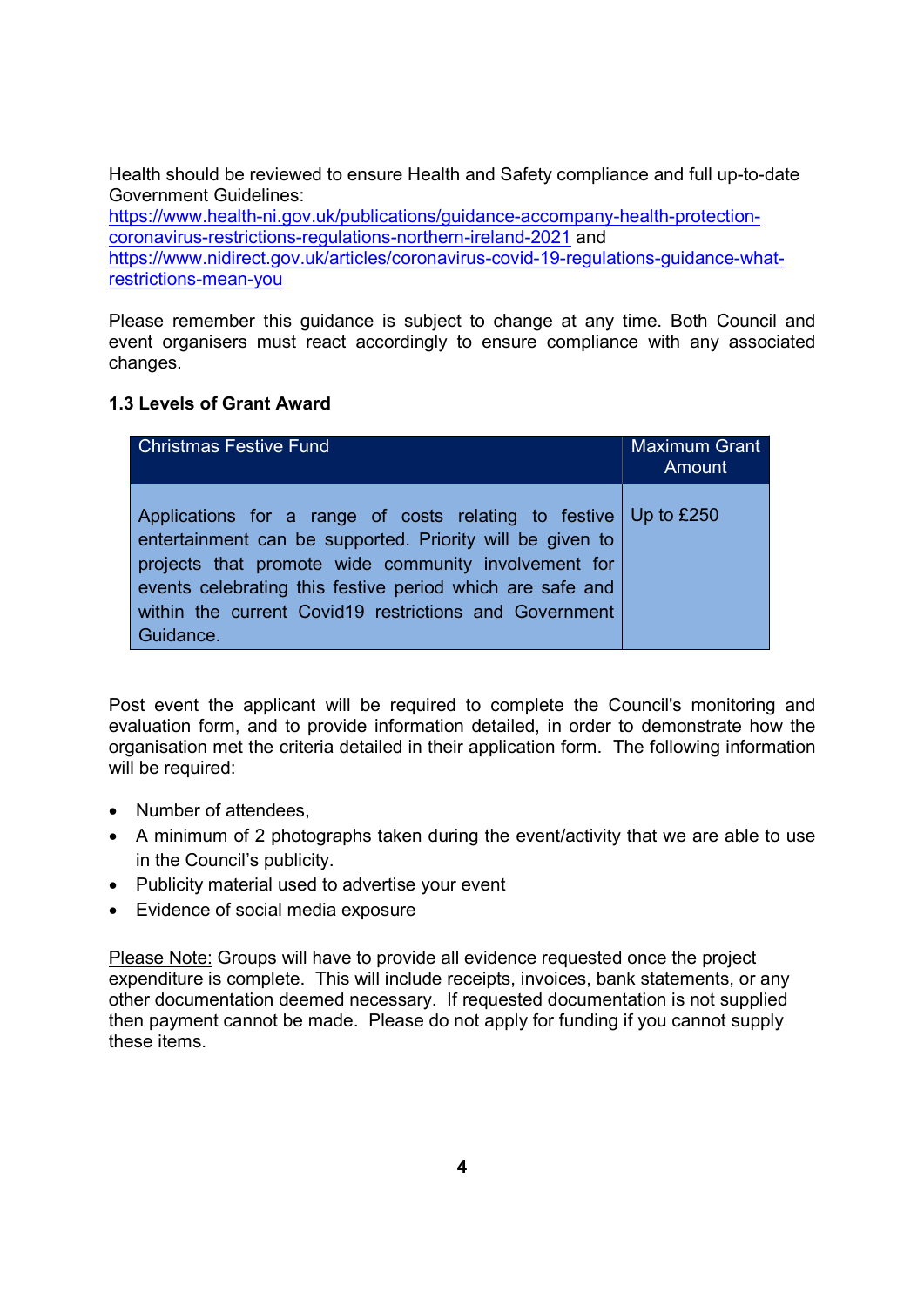# 1.4 General Principles

In line with Council's Grant Funding Policy the overarching principle for all Council grant funding is that of meeting local needs which have been identified and prioritised by Council or by others but acknowledged by Council. Any activity that cannot be shown to meet the following basic requirements will not be provided with funding:

- Have a clearly identified need.
- Can deliver outcomes which meet this need.
- Deliver cost effective and quality service provision, fitting with the purpose and remit of the funding
- Be delivered by a credible organisation with the capacity to deliver the project as stated.
- Reflect the statutory remit of Causeway Coast and Glens Borough Council, aligning with Council's Corporate Plan, the relevant Service plan and that they can meet the specific criteria of the fund, in this instance the Community Festivals Fund criteria.
- Applicants must demonstrate their commitment to promoting Good Relations and Equality of Opportunity.
- In the interests of transparency, equality and accountability all applicants will have a right of appeal should their application be rejected.

# 1.5 Who can apply?

Organisations must be from within the Causeway Coast and Glens Borough Council area. Towns, villages, settlements with a population of over 100 residents may apply or towns, villages, settlements who have been allocated a Christmas tree from Causeway Coast and Glens borough Council may apply.

Please note if your community organisation is situated within a town that receives a Council Christmas Event then your group is, unfortunately, unable to apply. If you're unsure please contact one of the Events Officers named above in 1.0.

To be eligible for grant-aid, you will have to show that your organisation is a bona fide organisation that is well run and that it has a properly adopted "Governing Document" such as a constitution or memorandum and articles of association which clearly show that it is non-profit making and taking. Evidence that a constitution has been formally adopted must be supplied.

Only one grant per settlement will be awarded. Should Council receive more than one application per settlement the application which is the most inclusive and has the most far reaching community involvement will be selected. Council may also request that applicants work together to produce one all-inclusive event.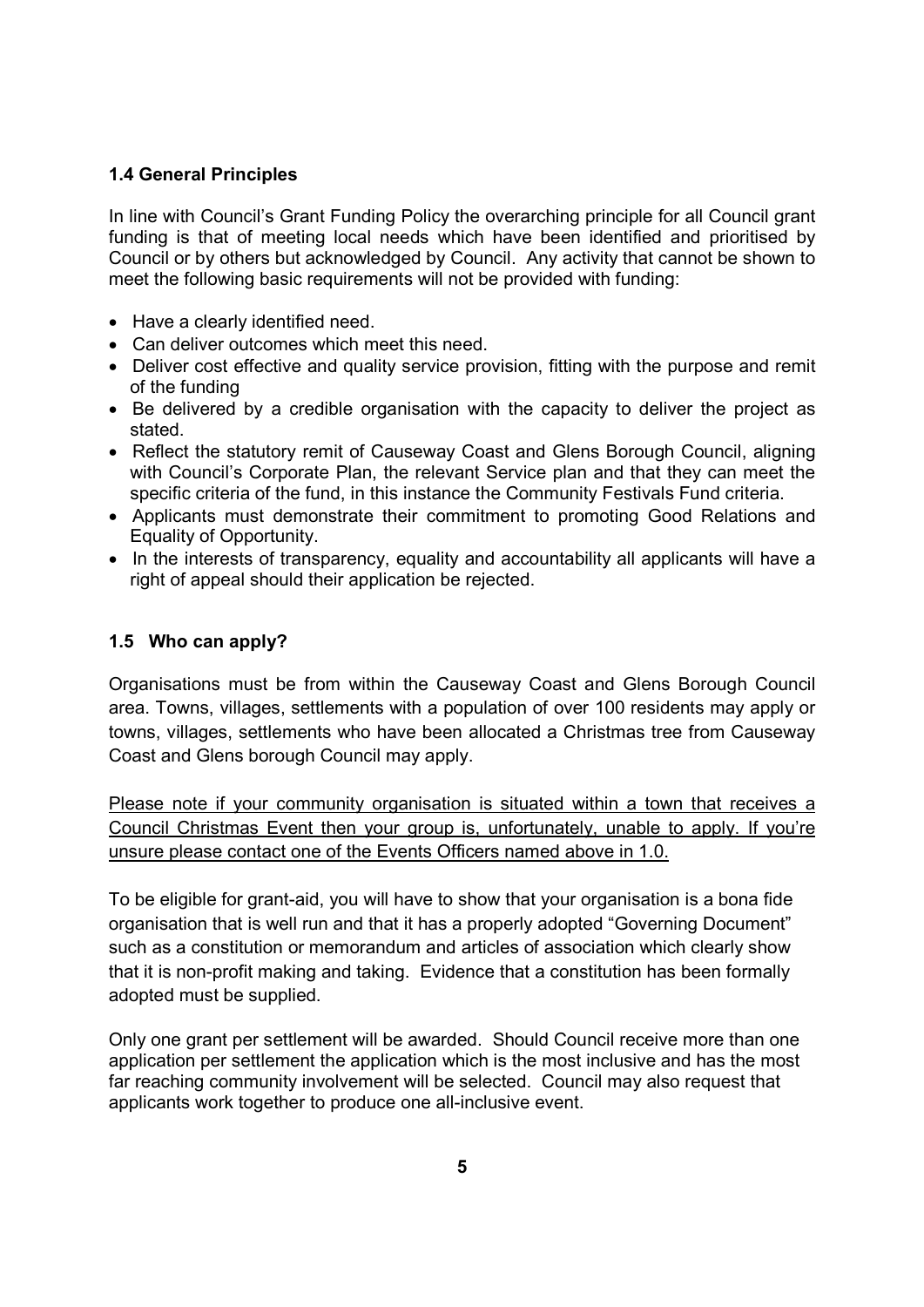# Only groups which meet these criteria can apply to the Christmas Festive Fund

If an organisation is satisfied that it is an eligible formally constituted organisation as outlined, it MUST be in a position to meet the following criteria:

Be based in the Causeway Coast and Glens Borough Council area or have their main activities based in the Causeway Coast and Glens Council area. Be committed to Equal Opportunities in terms of organisational policies and the delivery of services to those being served or represented.

- Be non-party political and open to the full range of local opinion.
- Have a constitution / governing document that has been adopted at a public meeting showing clearly defined purposes that are for the public benefit in line with the Charities Act (Northern Ireland) 2008.
- Be able to demonstrate a fair and equitable ethos through established aims and objectives in accordance with Section 75 of the Northern Ireland Act (1998).
- Be able without prejudice to the obligations of Section 75 of the Northern Ireland Act (1998), to demonstrate regard to the desirability of promoting Good Relations between persons of different religious belief, political belief, political opinion or racial group.
- Be accountable to local people through an established constitution, open membership, committee elections, accounting procedures and Annual General Meetings. The Office Bearing positions of Chairman, Secretary and Treasurer should be held as a minimum.
- Have appropriate and adequate insurance cover for all activities and all actions proceeding such as costs, claims, demands and liabilities whatsoever, arising from all or any of the group activities. To also ensure that any individuals or organisations worked with are properly insured.
- Ensure that all group activities abide by the law and that the necessary permissions are obtained for activities from the appropriate body/authority.
- Ensure that Child Protection Policy / Vulnerable Adults Policy and Procedures are in place and adhered to as and where appropriate.
- Have a bank/building society account and keep a proper record of group accounts.
- Be able to produce an annual statement of independently audited or certified accounts, or be able to present a bank statement in the case of newly established groups.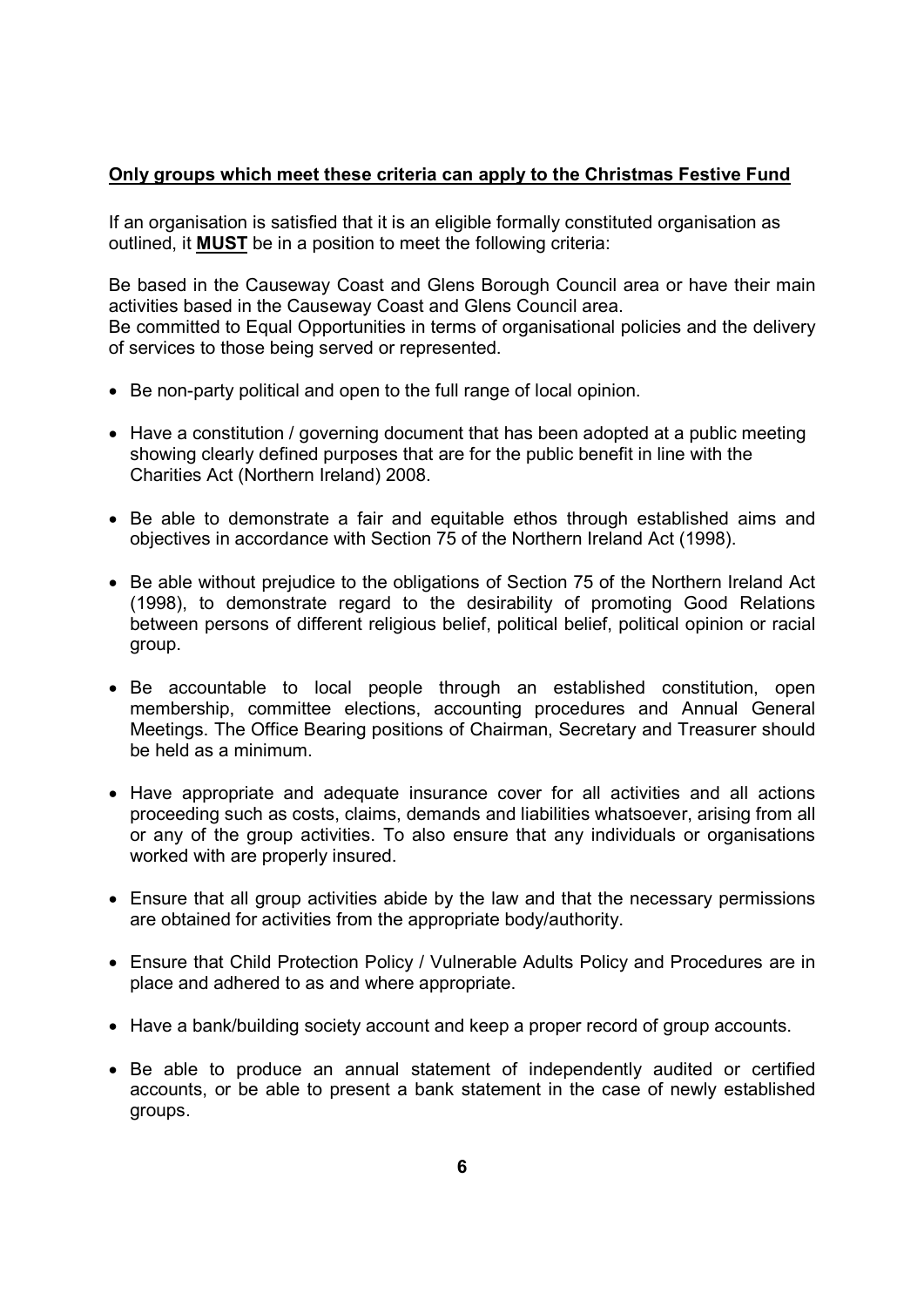- Have arrangements in place for dispersing the group's funds if they dissolve/ end.
- Agree to Causeway Coast and Glens Borough Council's promotion, monitoring, evaluation, and training procedures as required.
- Be prepared to take part in any peer supported workshops that the Causeway Coast and Glens Borough Council deems necessary

# 1.6 What can be funded?

Applications may be made for financial assistance towards events which may include:

- Community led events open to all residents raising awareness of what is going on in the local community.
- Appropriate events that celebrate the community in the Causeway Coast and Glens Borough Council area.
- Costs associated directly with staging and promoting the event e.g. entertainment, venue hire and promotional literature. Other options below.
	- o Performing Arts
	- o Visual Arts
	- o Cultural, recreational and sporting activities
	- o Workshops
	- o Displays
	- o Exhibitions
	- o Lectures
	- o Performances

# Eligible items of expenditure may include:

- Event insurance
- Venue hire
- Performance fees
- Transport within the community area the festival is taking place in
- Equipment hire
- Signage
- Advertising, marketing and media costs
- Printing
- Administration (stationery, postage etc.)
- Costs of Online activities

# Please note:

Council reserves the right to withdraw funding if it is deemed that either during the course of event planning/and or at the date of event delivery the event is contravening the latest Northern Ireland Covid-19 guidance on events and mass gatherings. At that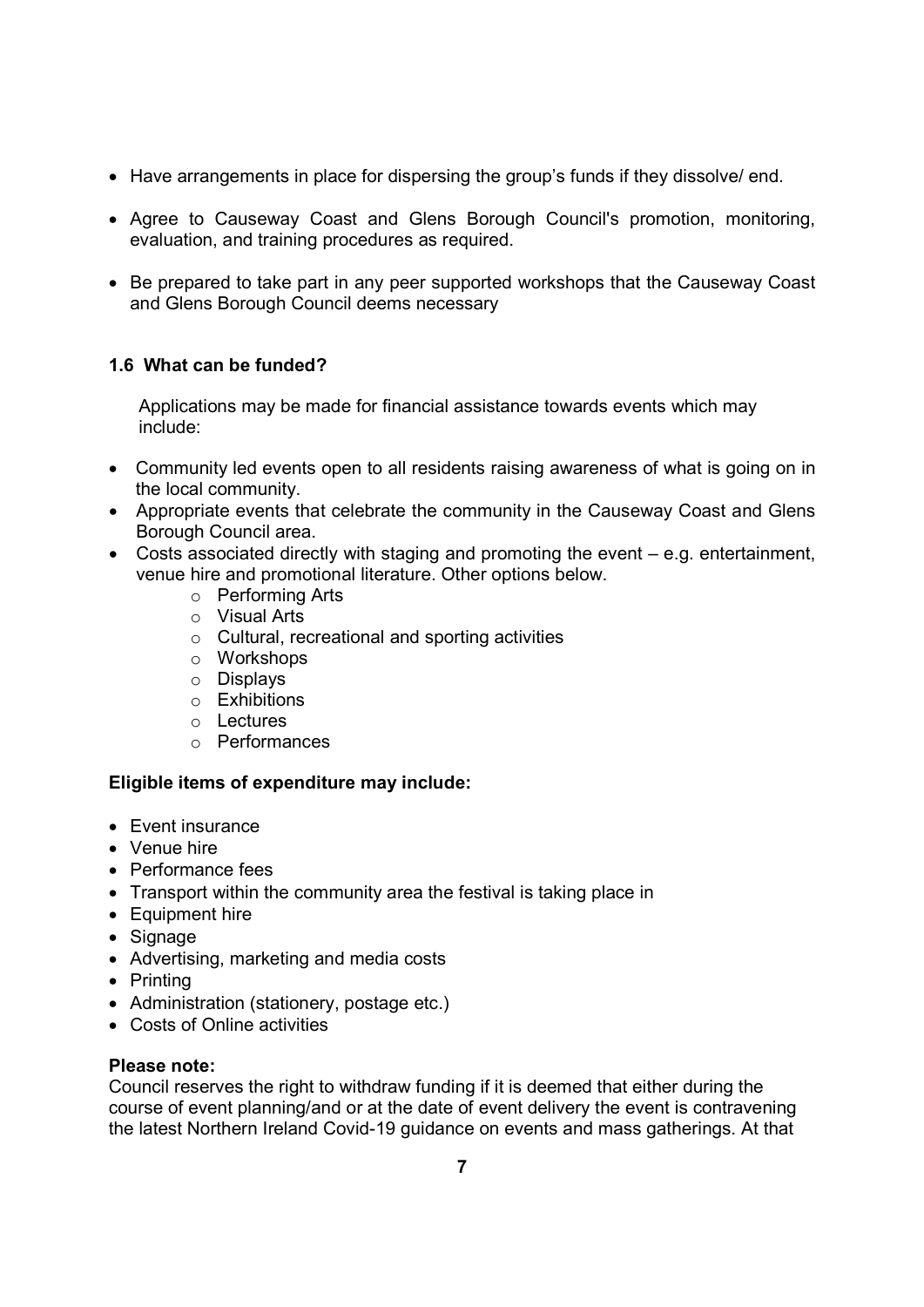point only eligible costs accrued up to and including the event cancellation date will be paid as per your grant awarded.

# 1.7 What cannot be funded?

In general the following will not normally be eligible for funding through the Christmas Festive Fund:-

- Proposals that do not directly benefit Causeway Coast & Glens Council residents.
- Applications for funding which are considered to be the responsibility of another statutory organisation or Council fund.
- Retrospective expenditure where projects have started or services/items have already been obtained and paid.
- Applications where the applicant will have a personal financial benefit.
- Costs that are not auditable e.g. Cash payments unsupported by an approved petty cash system.
- Core running costs including overheads such as electricity, rent, rates, membership fees and annual premises and organisational insurance. Electricity costs may be eligible where the supply is specifically for the festival on site.
- Staff salaries however, where staff are specifically festival-related, Council may consider allowing a proportion of basic salary costs. This must be discussed with Council staff before submission of an application. Staff costs may amount to no more than 10% of total costs and may be capped at the discretion of the assessment panel.
- Festival management / organising fees: professional and consultancy fees.
- Purchase of equipment;
- Costs towards banking charges and / or repayment of debt.
- Costs that can be claimed back from elsewhere e.g. VAT.
- Alcohol costs
- Gratuities and prizes.
- Provision for depreciation of assets used in the festival; corporation taxation; capital expenditure e.g. equipment such as computers, digital cameras etc.
- Charitable donations:
- Any costs not approved by the assessment panel.

# 1.8 Exclusions

In general the following will not normally be eligible for funding from the Christmas Festive Fund:-

- Individuals
- Groups operating outside the Causeway Coast and Glens Council area
- Organisations with charitable fundraising as their main focus
- Organisations who have substantial, demonstrable reserves
- Political Organisations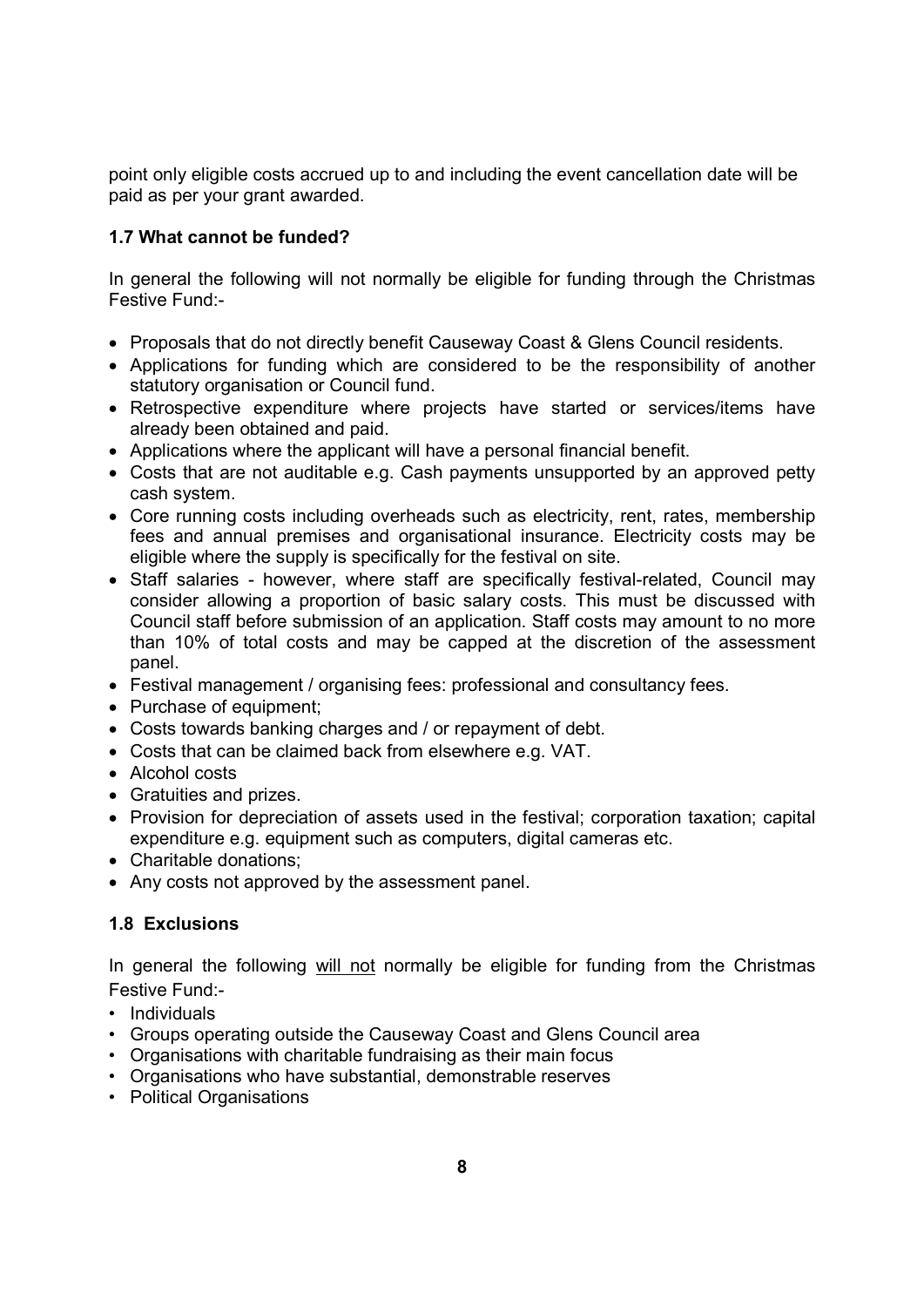# 2.0 How to answer the questions

Applications for financial assistance from Causeway Coast and Glens for 2021 should be submitted online at www.causewaycoastandglens.gov.uk

Guidance on completing the application online is provided on the web-site link.

Hard copies can be made available.

Please contact the Central Funding Unit on email grants@causewaycoastandglens.gov.uk

Q1. Please provide a brief description of your event, include the number of people who will benefit and the date of the event.

Q2. Please detail your proposed venue/location and provide the postcode. (Please note this fund is for outdoor events only).

Q3. Please provide details of your risk assessment to include preventative Covid-19 measures. Template available at Appendix 3 (Upload)

| Q4. Please select the District Electoral Area where the event will take place |  |
|-------------------------------------------------------------------------------|--|
| Ballymoney                                                                    |  |
| The Glens                                                                     |  |
| Causeway Coast                                                                |  |
| Coleraine                                                                     |  |
| <b>Bann</b>                                                                   |  |
| Benbradagh                                                                    |  |
| Limavady                                                                      |  |

Q4. Please select the District Electoral Area where the event will take place

Q5. Please list a full breakdown of the total costs involved in your project. (Maximum amount is £250 - please see 1.6 of the guidance notes for full details of eligible costs).

| Item         | <b>Cost</b> | <b>Amount requested</b> |
|--------------|-------------|-------------------------|
|              |             |                         |
|              |             |                         |
|              |             |                         |
|              |             |                         |
|              |             |                         |
|              |             |                         |
| <b>TOTAL</b> |             |                         |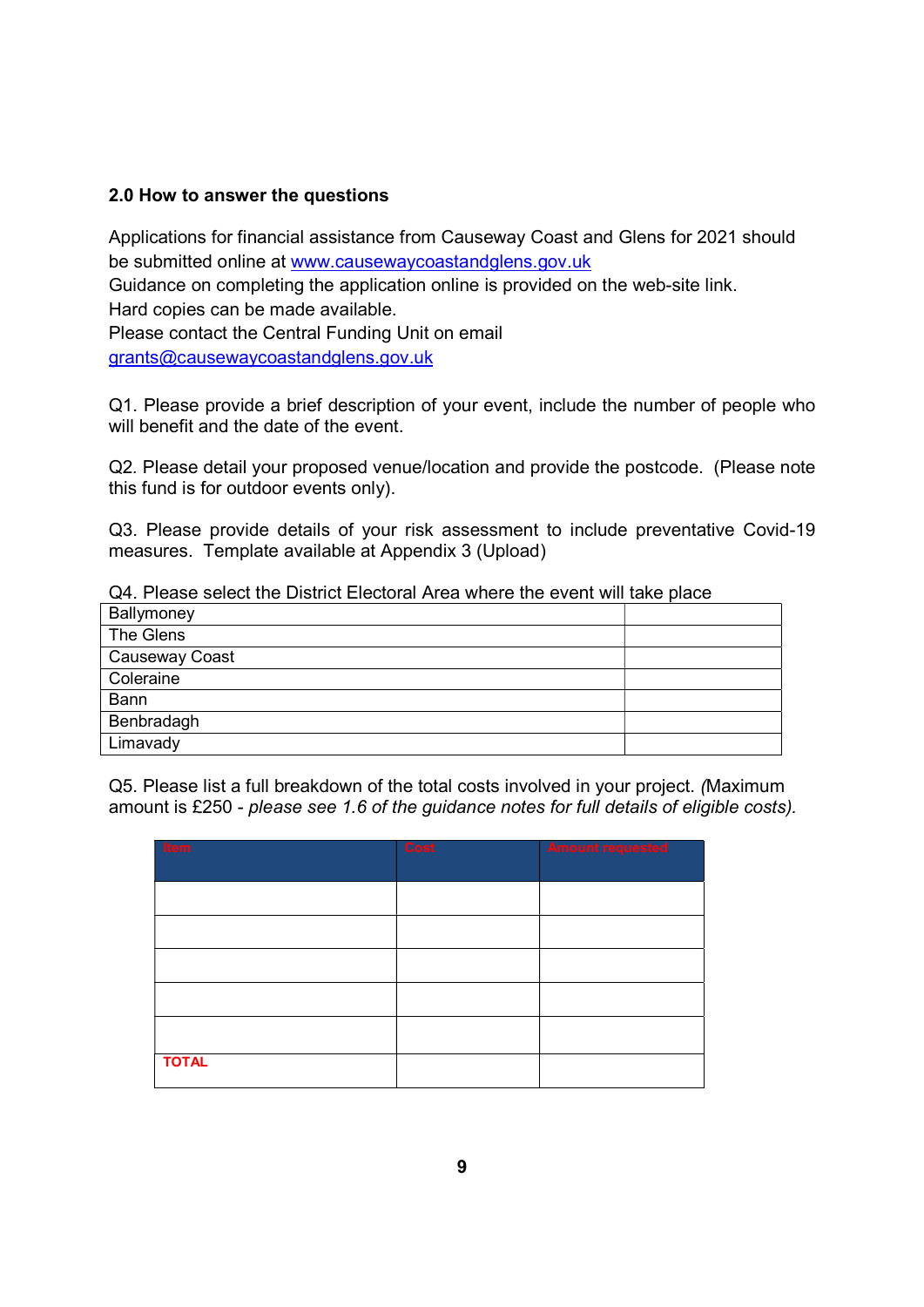# 3.0 How we assess and score your application

Every application that is received requesting a Christmas Festive Fund Grant will be assessed for the following:

- To ensure that the organisation is eligible to apply to this particular Grant Programme
- For reassurance of each organisation's capability to deliver the proposal, and
- How well the activity involves wider community involvement, proposal meets community needs and contributes to Council's Strategic Priorities.

An acknowledgement receipt will be electronically issued to you once your submission has been received. The Funding Unit will assess your application for eligibility. If your application is eligible to apply for grant aid, it will be forwarded to the relevant section for a full assessment and scoring against the stated criteria.

# 3.1Eligibility assessment

The assessments in respect of Part 1 of the application are awarded a pass or fail eligibility rating.

As a result of the Covid 19 pandemic Council will assess whether or not the planned activity contravenes PHA and Government Guidelines, if the guidelines or legislation is contravened your application may be marked ineligible.

If the organisation, based on the information supplied is able to satisfy the Council of their eligibility to draw down the grant, they will progress to the next part of the process.

## 3.2 What if an application is not eligible?

If your application is not eligible, you will be notified immediately and the reasons will be outlined to you, if your application is deemed ineligible, it will not proceed to assessment and scoring.

## 3.3 Assessment and Scoring

Each application will be assessed and scored against the criteria listed below.

| <b>Criterion</b>                                                    | <b>Pass</b> | Fail |
|---------------------------------------------------------------------|-------------|------|
| 1. Evidence of a developed project; with a date within the scope of |             |      |
| the advertised fund (activity to take place between 26th November   |             |      |
| to 18th December)                                                   |             |      |
| 2. Outdoor Event                                                    |             |      |
| 3. Suitable planning for events with a sufficiently completed Risk  |             |      |
| Assessment including preventative Covid-19 measures, if required    |             |      |
| as per current regulations.                                         |             |      |
| 4. Does the event take place in DEA within CCGBC                    |             |      |
| 5. Full itemized breakdown of costs provided                        |             |      |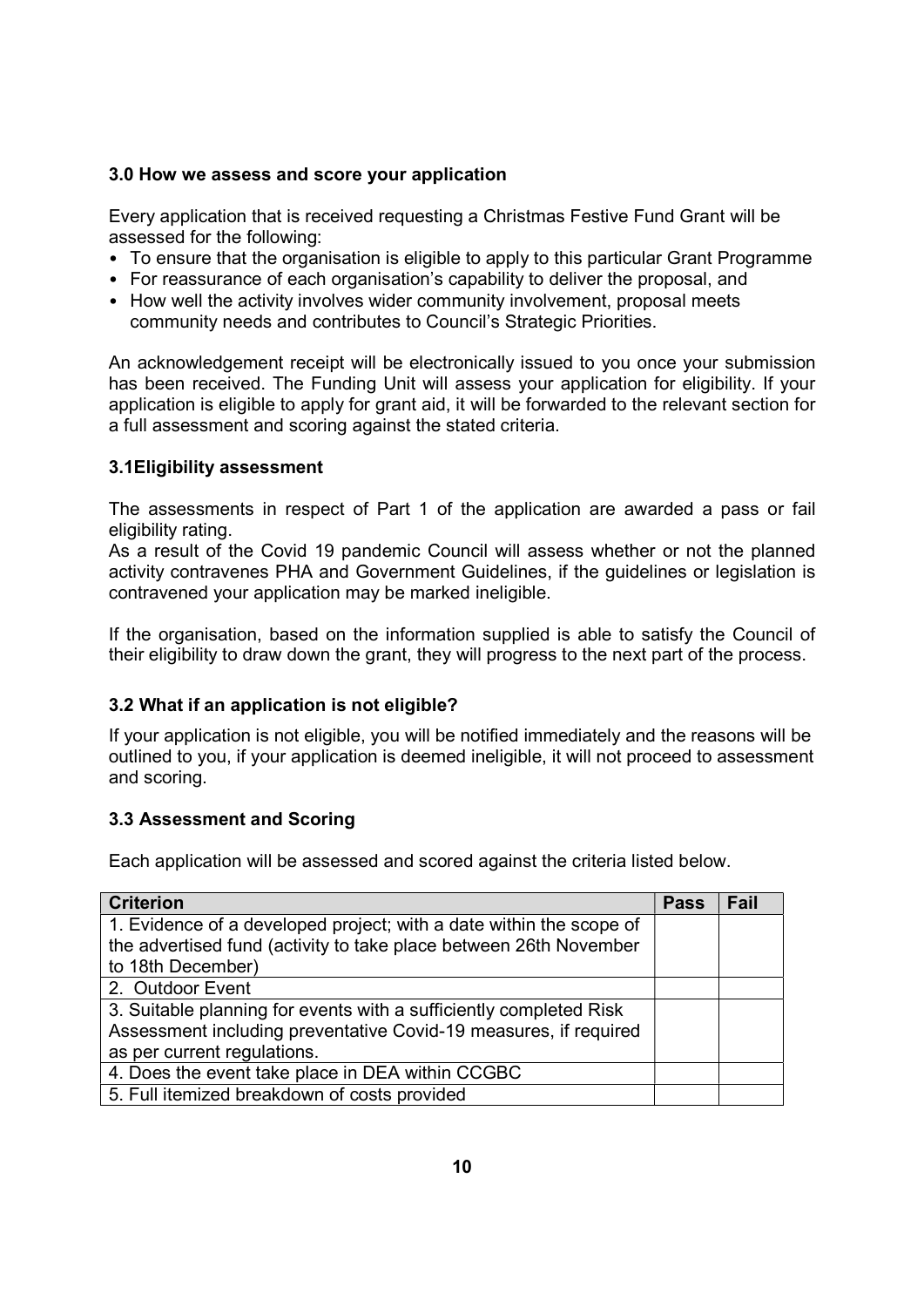# 3.4 How decisions are made

When the assessments are finalised the applications will be presented to the Leisure and Development Committee for consideration and recommendation to full Council for approval. It will be at this point, that the successful/unsuccessful applicants will be notified

# 3.5 What happens if an application is successful?

If an application is successful, Council will issue a letter of offer which is a legal agreement with the organisation to deliver on the proposals outlined in their application form. (Signed Letters of Offer will need to be returned before any funding is released.)

Council funding is paid retrospectively. If required this grant can be released in two instalments – 50% of the grant will be awarded upfront if the organisations does not have sufficient reserves followed by remaining 50% once the claim is verified.

# 3.6 What happens if an application is unsuccessful?

If an application is not successful officers from the Council will be available to meet with the organisation to go through their application, develop a working relationship and provide practical developmental support to address areas of concern.

An Appeals Process / Review Procedure is also available if an application is unsuccessful. The purpose of this is to ensure that the decisions taken and procedures followed by Committees for individual applications are applied fairly and consistently. The Review will provide an independent process through which an applicant will have the opportunity to demonstrate to the Review Panel that either:

- the outcome was unreasonable or
- that the proper procedures were not followed

Appeals on any other grounds will not be considered.

# 3.7 Government Funding Database

Please be aware we are required to check the Government Funding Database (GFD) prior to making awards in order to avoid duplication of funding.

If registered on GFD we ask you to state your organisation's Unique Reference Number (URN) to help with this process. Details of grants awarded will be uploaded to the GFD, it is the responsibility of the applicant group to ensure that the organisation details held on GFD are up to date.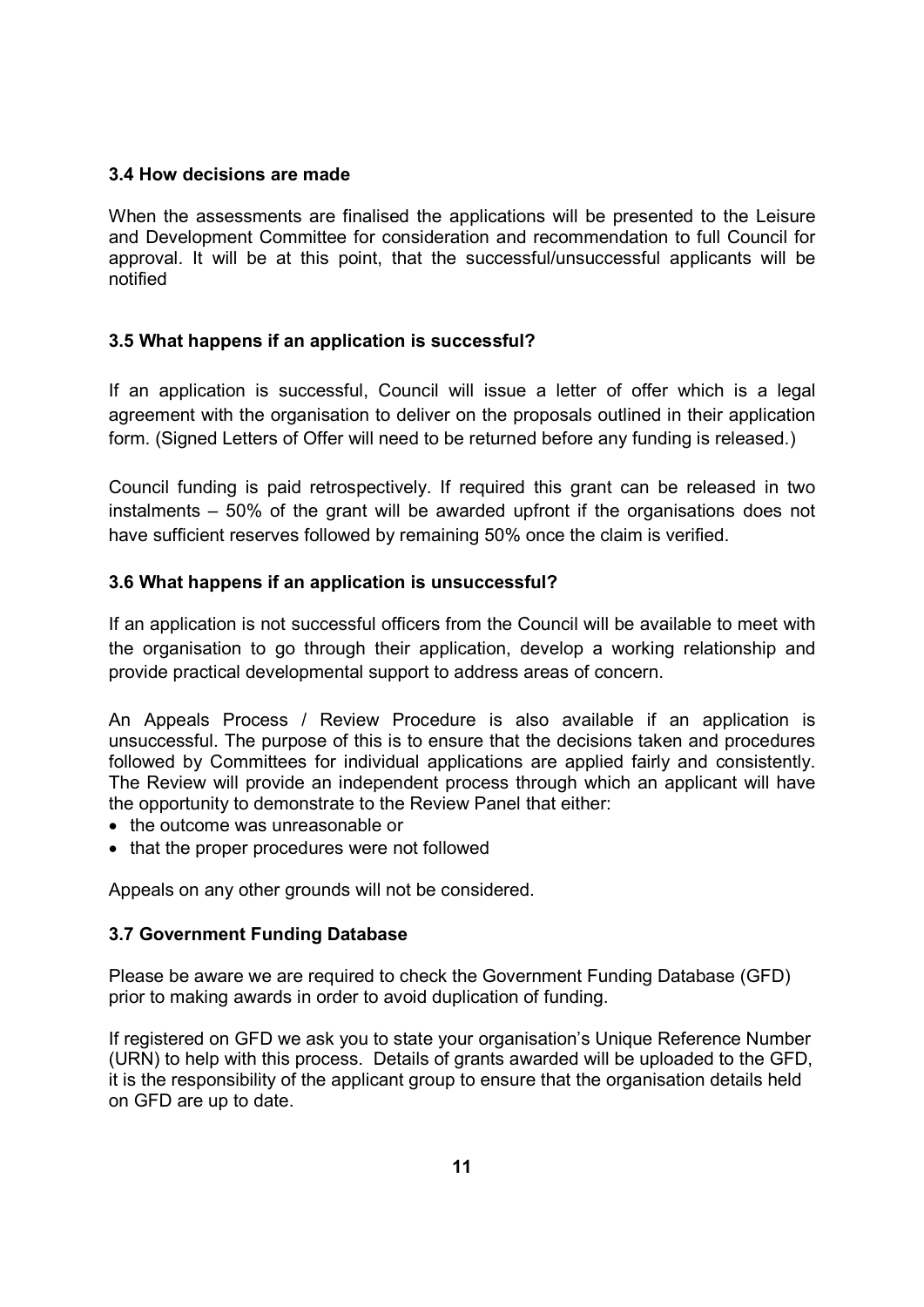# 3.8 Late applications

Applications received after the closing time/date will not be considered for funding. No exceptions will be made and there is no recourse to appeal.

# 3.9 Use of Council Land

Please Note: If you wish to use Council land to hold an event, you must submit a Request to Use Council Land to Land and Property section in Council in writing at least eight weeks before the proposed event. To hold a large scale event e.g. a concert, your application should be submitted at least six months in advance.

To request permission to use council property or land for an event click on the link below:

www.causewaycoastandglens.gov.uk/council/land-and-property or contact the Council's Land and Property Section, Telephone: 028 7034 7174/7075 or email: landand.property@causewaycoastandglens.gov.uk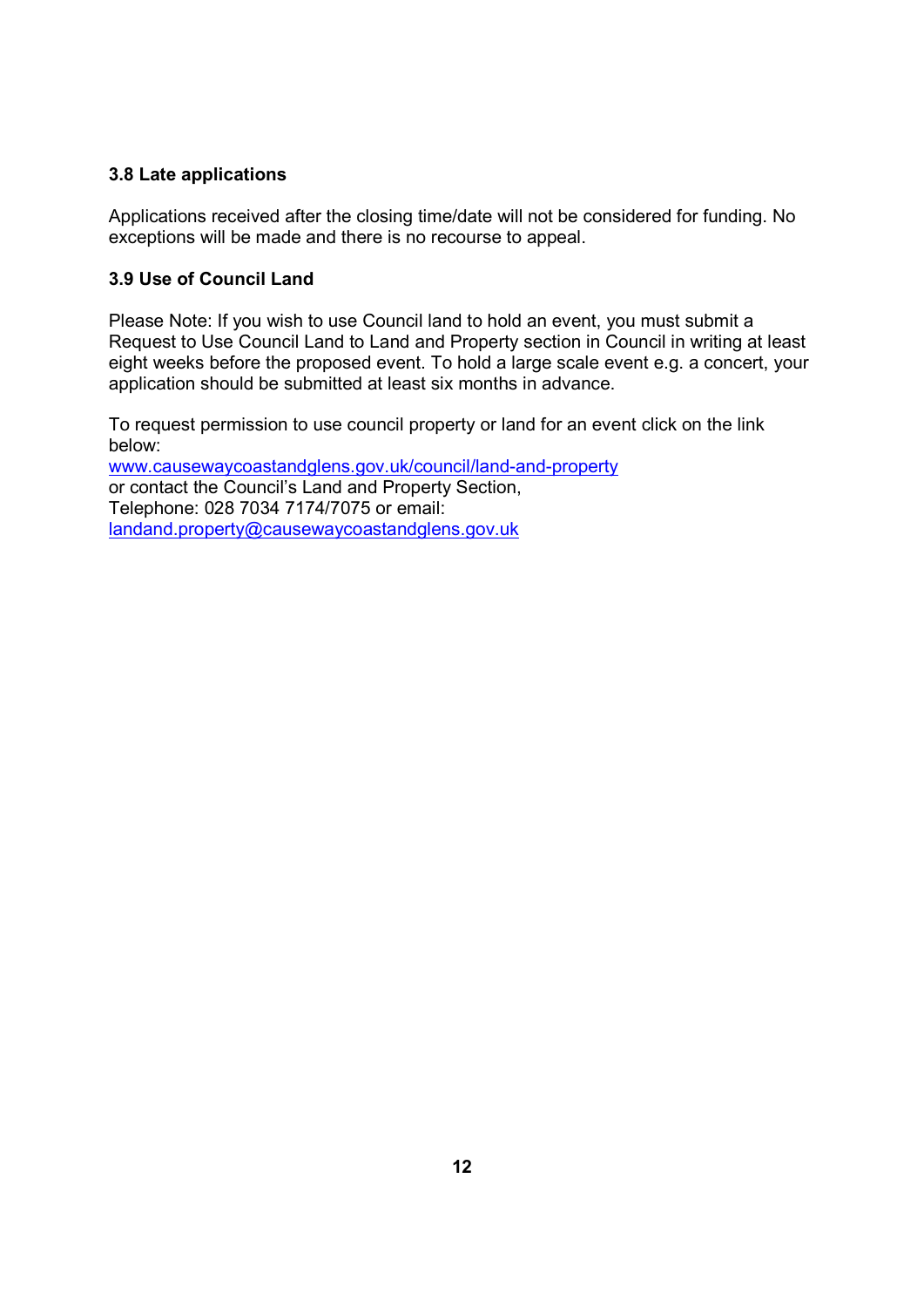# Appendix 1

# General Data Protection Regulations

- We will use the information you give us on the application form during assessment and for the life of any grant we award you to administer and analyse grants and for our own research.
- We may give copies of this information to individuals and organisations we consult when assessing applications, when monitoring grants and evaluating the way our funding programmes work and the effect they have. These organisations may include accountants, external evaluators and other organisations or groups involved in delivering the project.
- We may also share information with other government departments, organisations providing match funding and other organisations and individuals with a legitimate interest in applications and grants, or for the prevention or detection of fraud.
- We might use the data you provide for our own research. We recognise the need to maintain the confidentiality of vulnerable groups and their details will not be made public in any way, except as required by law.

Funding Unit holds personal information on an electronic management system and/or in hard copy for the purpose of administering Councils grants process in Causeway Coast and Glens Borough. As a public authority, Council takes your rights and freedoms seriously and will only release information when required under law or with your consent.

Further information about your rights, how to contact the Data Protection Officer and how long information is held or how we process any payments made can be found at: https://www.causewaycoastandglens.gov.uk/footer-information/privacy-statement

# Freedom of Information Act

The Freedom of Information Act 2000 gives members of the public the right to request any information that we hold, subject to certain exemption that may apply. This includes information received from third parties, such as, although not limited to, grant applicants, grant holders and contractors. If information is requested under the Freedom of Information Act we will release it, subject to exemptions; although we may consult with you first. If you think that information you are providing may be exempt from release if requested, you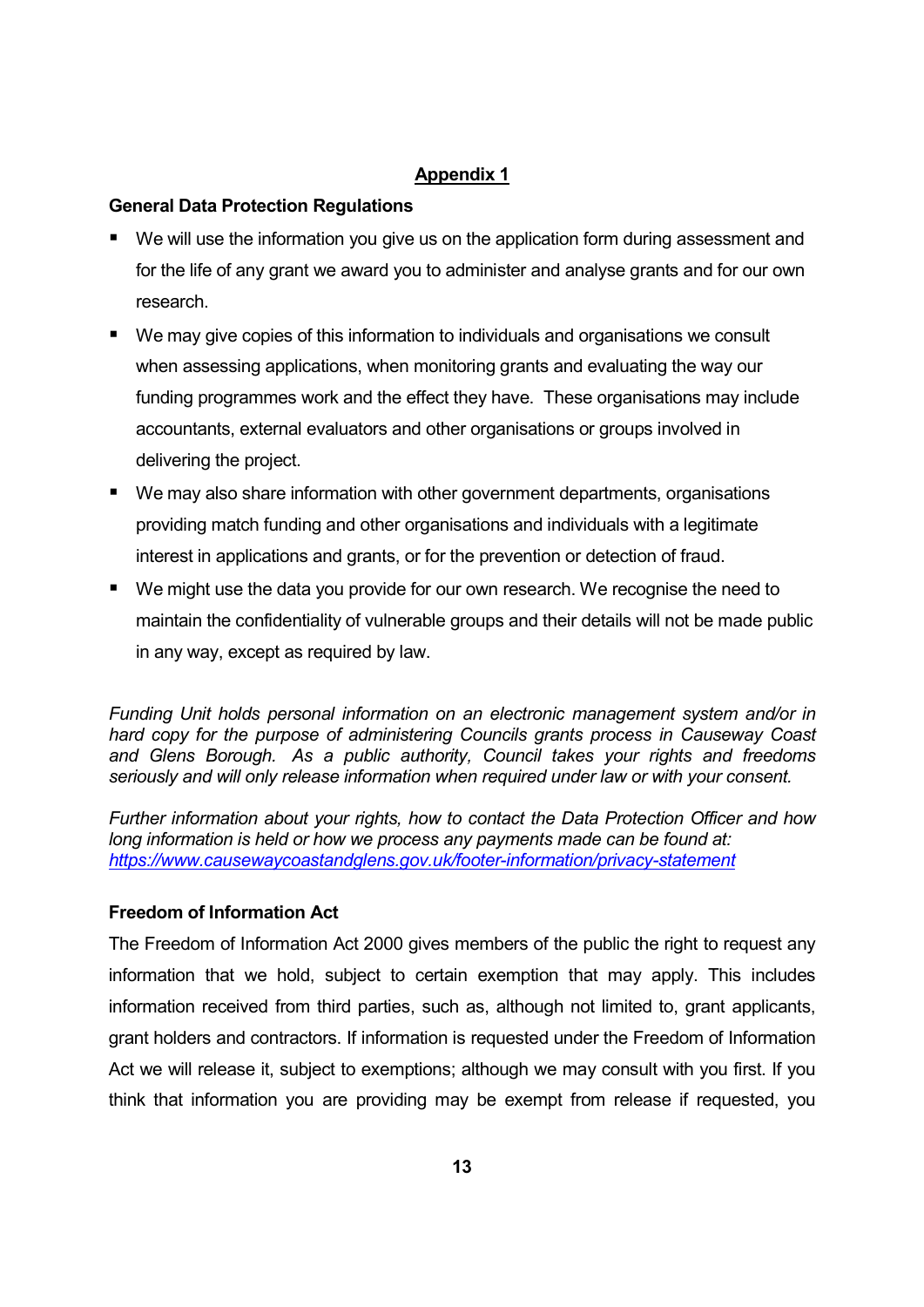should let us know when you apply. For further information please visit the Information Commissioner's Office at www.ico.gov.uk

# Section 75 of the Northern Ireland Act 1998

All applications will be in accordance with Section 75 of the Northern Ireland Act 1998; without prejudice, promoting good relations between persons of different religious beliefs, different political beliefs/opinion, different sexual orientation and different racial groups.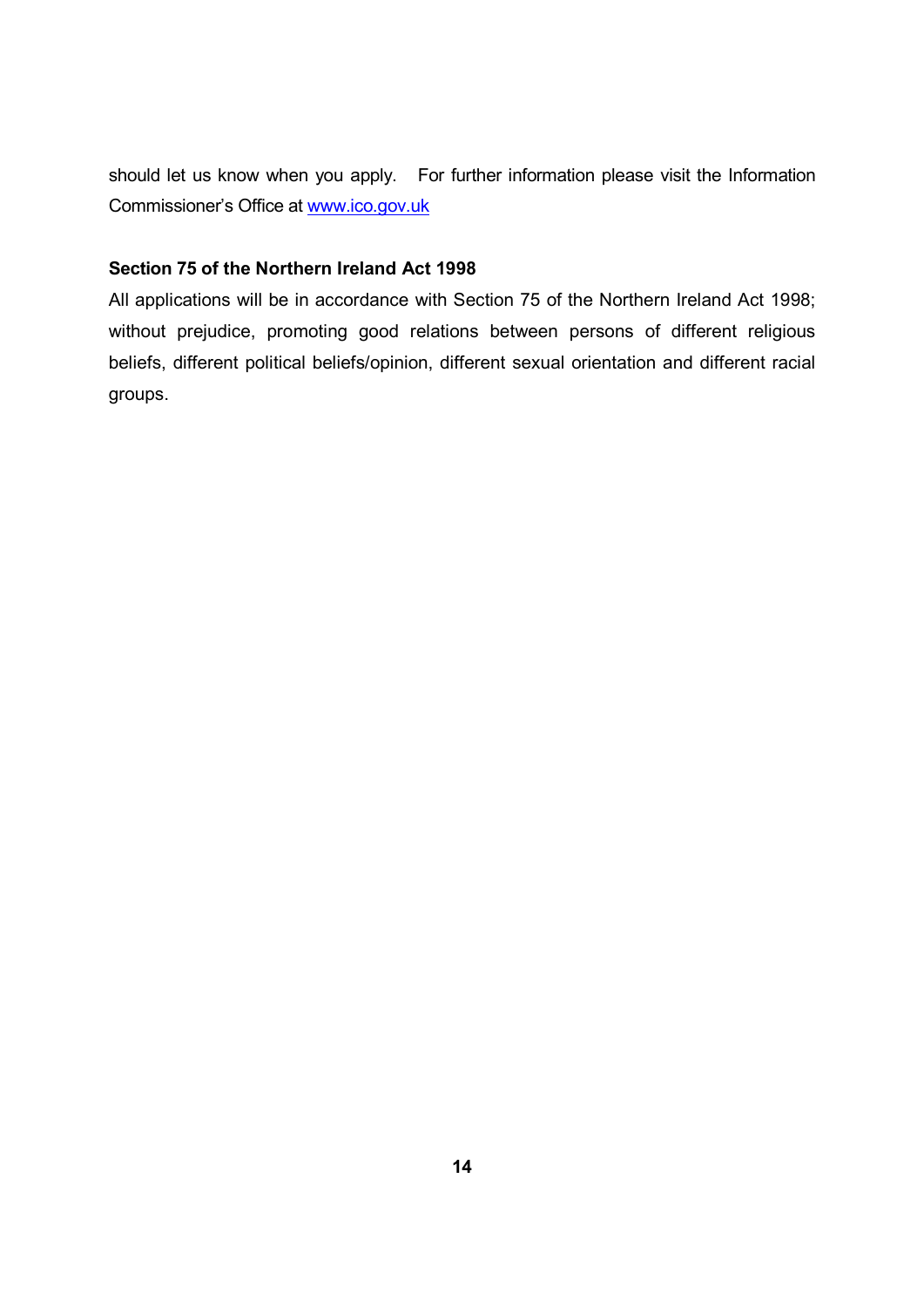# Appendix 2

# Covid-19 Guidance

# PLEASE NOTE:

Responsibility remains with you, the applicant, to ensure that all activities are permitted and comply with current and any future changes in regulations, as set out in the Government's Coronavirus guidance specific to Mass Gatherings and Events at the time of event planning/delivery.

Council reserves the right to withdraw funding if it is deemed that at any point that the event is contravening the latest Covid-19 guidance on Mass Gatherings and Events.

# Government Guidance

# Department for Communities

There currently is no Department for Communities Guidance on Mass Gatherings and Events, the guidance doesn't exist at this time. Council currently awaits the issue of this guidance to assist with health and safety planning and risk assessments for events moving forward. Currently no timeframe has been provided by the department.

# Department of Health

The latest Coronavirus Regulations set out by the Department of Health should be

reviewed to ensure Health and Safety compliance.

For further information please refer to: https://www.health-ni.gov.uk/publications/guidance-

accompany-health-protection-coronavirus-restrictions-regulations-northern-ireland-2021

## NI Direct

For the latest Coronavirus (COVID-19) regulations guidance and what the restrictions mean for you, visit NI Direct.

For further information please refer to: https://www.nidirect.gov.uk/articles/coronaviruscovid-19-regulations-guidance-what-restrictions-mean-you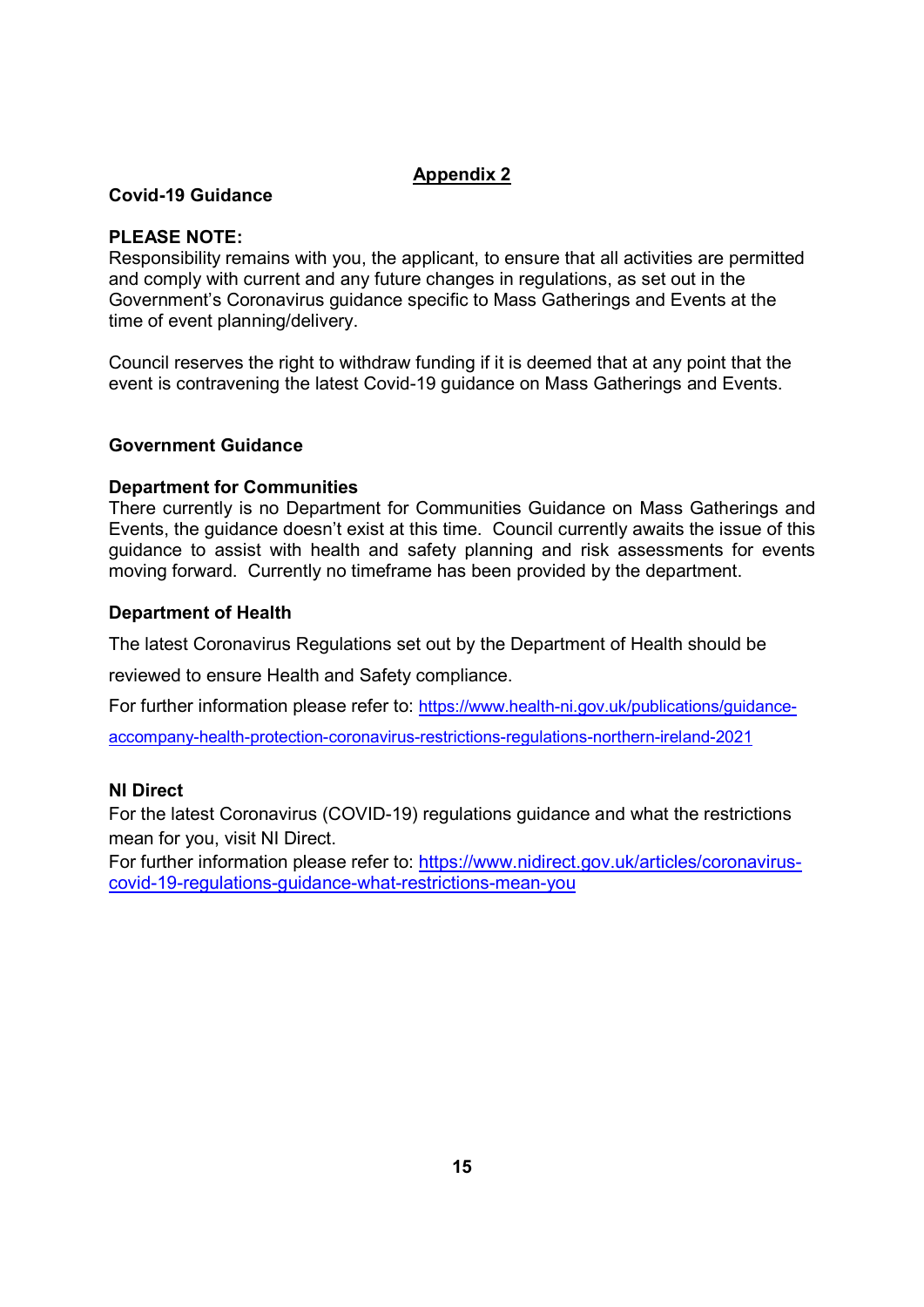# Appendix 3

# Risk Assessment

A risk assessment is a suitable and sufficient assessment, by an organiser, of risks to the health and safety of their employees and of any persons arising out of or in connection with the conduct of them by an event, for the purpose of identifying the preventative and protective measures they may reasonably take to limit the risks.

Preventative and protective measures are to be based on these principles:

- Avoiding risks
- Evaluating risks which cannot be avoided
- Combating risks at source
- Adapting to technical progress
- Replacing the dangerous by the non-dangerous or the less dangerous
- Giving collective, protective measures priority over individual protective measures
- Giving appropriate instructions
- Provide clear Covid-19 mitigation procedures for the proposed event scenarios

Please see below a sample Risk Assessment Template for Community Events, however, this is not exhaustive and is for illustrative purposes only. Please ensure that any risk assessment submitted adheres to current Covid guidelines:

| <b>Event</b>                                                                                                                                                                                                                                                                                                                                                                                                                                                                                                            |                  | <b>Location / Premises / Site</b> |                    |                    |  |
|-------------------------------------------------------------------------------------------------------------------------------------------------------------------------------------------------------------------------------------------------------------------------------------------------------------------------------------------------------------------------------------------------------------------------------------------------------------------------------------------------------------------------|------------------|-----------------------------------|--------------------|--------------------|--|
|                                                                                                                                                                                                                                                                                                                                                                                                                                                                                                                         |                  |                                   |                    |                    |  |
| <b>Date</b>                                                                                                                                                                                                                                                                                                                                                                                                                                                                                                             |                  | <b>Review Date</b>                | <b>Assessed by</b> | <b>Approved by</b> |  |
|                                                                                                                                                                                                                                                                                                                                                                                                                                                                                                                         |                  |                                   |                    |                    |  |
| Who might be<br>harmed?                                                                                                                                                                                                                                                                                                                                                                                                                                                                                                 | <b>Employees</b> |                                   | <b>Contractors</b> | <b>Public</b>      |  |
| General Controls: All Event Organisers must maintain good housekeeping; Avoid trip hazards<br>e.g. Maintain a rolling risk assessment of each site. Always carry out a visual inspection of all<br>equipment looking for defects - DO NOT USE FAULTY EQUIPMENT; Always use equipment as<br>per manufactures/hirers instructions and according to its purpose; The event areas must be for the<br>event and suitable controls implemented as per HSE conditions; All relevant risk assessments<br>will be complied with. |                  |                                   |                    |                    |  |

|                       | <b>COVID 19</b>                                        |                                                      |             |            |     |  |
|-----------------------|--------------------------------------------------------|------------------------------------------------------|-------------|------------|-----|--|
| <b>Hazards / Risk</b> | <b>Existing Controls (Change to suit your event or</b> | <b>Initial Risk</b>                                  |             |            |     |  |
|                       |                                                        | write N/A if required).                              | <b>High</b> | <b>Med</b> | Low |  |
|                       | 1. Inside or Outside<br>Event.                         | (An inside Event could possibly hold a greater risk) |             |            |     |  |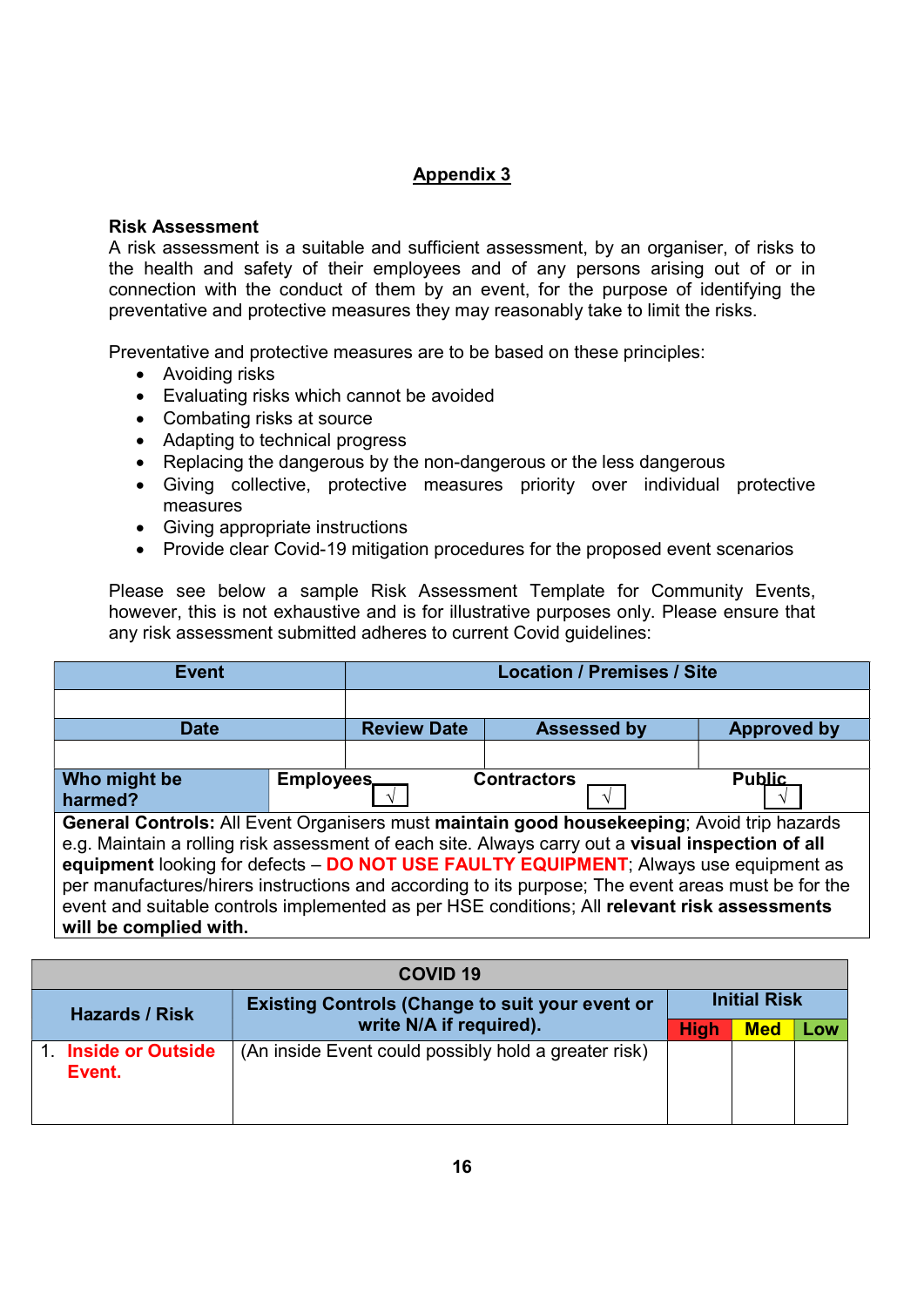| 2. Programming                           | Singing, dancing, etc. in line with current Northern<br>Ireland Covid-19 Government Guidelines. |                     |                     |     |  |  |
|------------------------------------------|-------------------------------------------------------------------------------------------------|---------------------|---------------------|-----|--|--|
| 3. Number of                             | Is the number of expected spectators in line with                                               |                     |                     |     |  |  |
| spectators or                            | local government guidance? Be prepared to cancel                                                |                     |                     |     |  |  |
| guests.                                  | at short notice.                                                                                |                     |                     |     |  |  |
|                                          |                                                                                                 |                     |                     |     |  |  |
|                                          |                                                                                                 |                     |                     |     |  |  |
| 4 Social Distancing.                     | Will spectators and staff be able to follow social                                              |                     |                     |     |  |  |
|                                          | distancing rules?                                                                               |                     |                     |     |  |  |
|                                          |                                                                                                 |                     |                     |     |  |  |
| 5. Toilets / Cleaners                    |                                                                                                 |                     |                     |     |  |  |
|                                          | (Cleaning of toilets may involve cleaning staff<br>wearing PPE equipment depending on numbers). |                     |                     |     |  |  |
|                                          |                                                                                                 |                     |                     |     |  |  |
|                                          |                                                                                                 |                     |                     |     |  |  |
|                                          |                                                                                                 |                     |                     |     |  |  |
| 6. Stewards                              | (Depending on numbers it may be advisable for                                                   |                     |                     |     |  |  |
|                                          | stewards to wear face masks)                                                                    |                     |                     |     |  |  |
|                                          |                                                                                                 |                     |                     |     |  |  |
|                                          |                                                                                                 |                     |                     |     |  |  |
|                                          | <b>LOCATION</b>                                                                                 |                     |                     |     |  |  |
|                                          |                                                                                                 | <b>Initial Risk</b> |                     |     |  |  |
|                                          |                                                                                                 |                     |                     |     |  |  |
| <b>Hazards / Risk</b>                    | <b>Existing Controls</b>                                                                        |                     | <b>Med</b>          | Low |  |  |
| 7. Location                              | Brief description of site required and any dangers.                                             | <b>High</b>         |                     |     |  |  |
|                                          | Eg. Near a road.                                                                                |                     |                     |     |  |  |
|                                          |                                                                                                 |                     |                     |     |  |  |
|                                          |                                                                                                 |                     |                     |     |  |  |
|                                          |                                                                                                 |                     |                     |     |  |  |
| 8. Time/ Duration of                     |                                                                                                 |                     |                     |     |  |  |
| <b>Event</b>                             |                                                                                                 |                     |                     |     |  |  |
|                                          |                                                                                                 |                     |                     |     |  |  |
|                                          | The Venue or Event Space                                                                        |                     |                     |     |  |  |
|                                          |                                                                                                 |                     | <b>Initial Risk</b> |     |  |  |
| <b>Hazards / Risk</b>                    | <b>Existing Controls</b>                                                                        | <b>High</b>         | <b>Med</b>          | Low |  |  |
| 9. Crowd capacity                        |                                                                                                 |                     |                     |     |  |  |
| and movement                             |                                                                                                 |                     |                     |     |  |  |
|                                          |                                                                                                 |                     |                     |     |  |  |
|                                          |                                                                                                 |                     |                     |     |  |  |
| 10. Site                                 |                                                                                                 |                     |                     |     |  |  |
| location/design                          |                                                                                                 |                     |                     |     |  |  |
| 11. Access/egress<br>including emergency |                                                                                                 |                     |                     |     |  |  |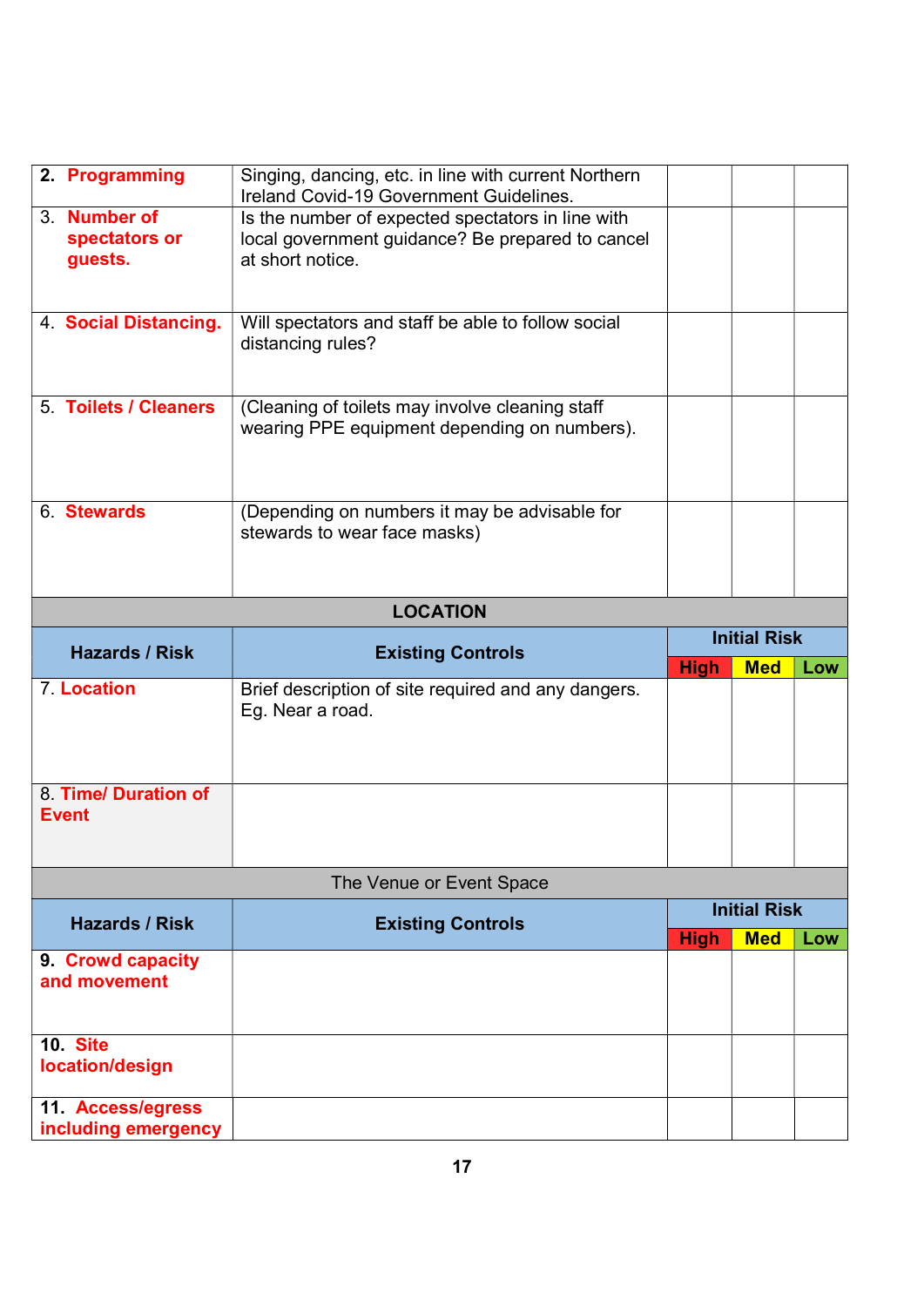| access/egress                                                                  |                                                            |                                                  |  |     |
|--------------------------------------------------------------------------------|------------------------------------------------------------|--------------------------------------------------|--|-----|
| 12. Evacuation of<br>site                                                      | In an emergency explain how you will evacuate the<br>site. |                                                  |  |     |
| 13. Parking                                                                    |                                                            |                                                  |  |     |
|                                                                                | <b>Other Considerations</b>                                |                                                  |  |     |
| <b>Hazards / Risk</b>                                                          | <b>Existing Controls</b>                                   | <b>Initial Risk</b><br><b>Med</b><br><b>High</b> |  | Low |
| 14. Noise control<br>(both people on site<br>and resultant noise<br>pollution) |                                                            |                                                  |  |     |
| <b>15. Communications</b>                                                      |                                                            |                                                  |  |     |
| 17. First aid/welfare;<br>and                                                  | Depending on numbers First Aiders may be required.         |                                                  |  |     |
| 18. Signage                                                                    |                                                            |                                                  |  |     |
| 19. Trip hazards                                                               |                                                            |                                                  |  |     |
| 20. Damage to<br>hearing                                                       |                                                            |                                                  |  |     |
| 21. Electrical risk                                                            |                                                            |                                                  |  |     |
| 22. Fire                                                                       |                                                            |                                                  |  |     |